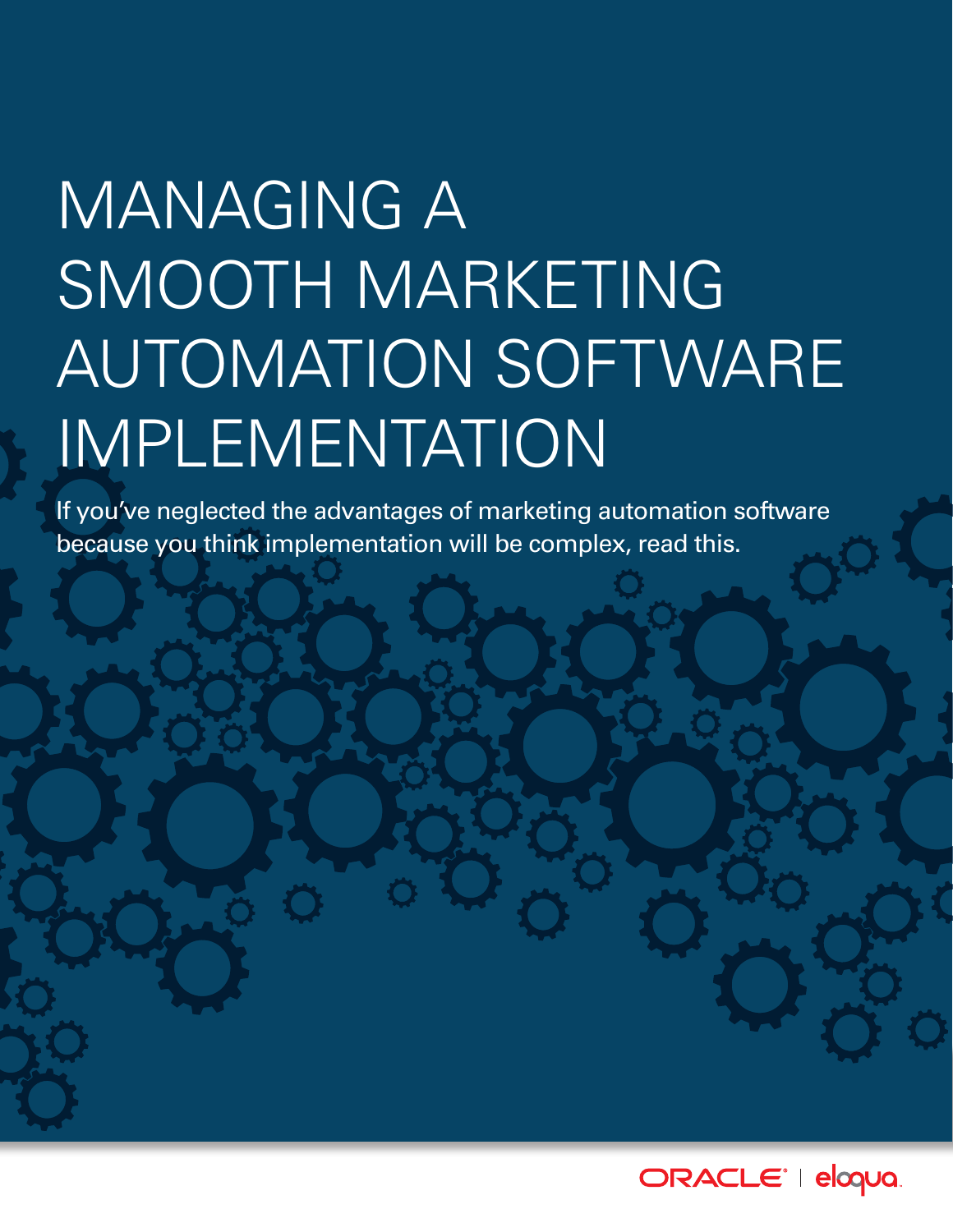## MANAGING A SMOOTH MARKETING AUTOMATION SOFTWARE IMPLEMENTATION

Only 18% of B2B organizations are currently using a marketing automation platform to manage their lead processes; [but that number](http://channelmarketerreport.com/2012/09/the-convergence-of-crm-prm-and-marketing-automation-presents-new-opportunity-for-channel-sales-and-marketing-alignment/)  [is expected to swell to 40%](http://channelmarketerreport.com/2012/09/the-convergence-of-crm-prm-and-marketing-automation-presents-new-opportunity-for-channel-sales-and-marketing-alignment/)  [by 2016.](http://channelmarketerreport.com/2012/09/the-convergence-of-crm-prm-and-marketing-automation-presents-new-opportunity-for-channel-sales-and-marketing-alignment/)

Implementing marketing automation software isn't an option. It's vital to ensure your company keeps up.

As with any IT project, successfully implementing Eloqua happens through planning, bringing together the people, processes, and technology.

Much of the work needed to make the implementation a success, like aligning sales and marketing processes, should be done by sales and marketing rather than IT. But as a key project member, you need to ensure that you know what needs to be done, by whom, and by when, to ensure that your investment delivers the ROI it's expected to.

Rest assured that the technical side of Eloqua implementation is simple! Integrating with your CRM system and website is easy using our out-of-the-box API integration tools. The system is intuitive to use for even the most non-technical users.

Now follow these steps to ensure a smooth implementation.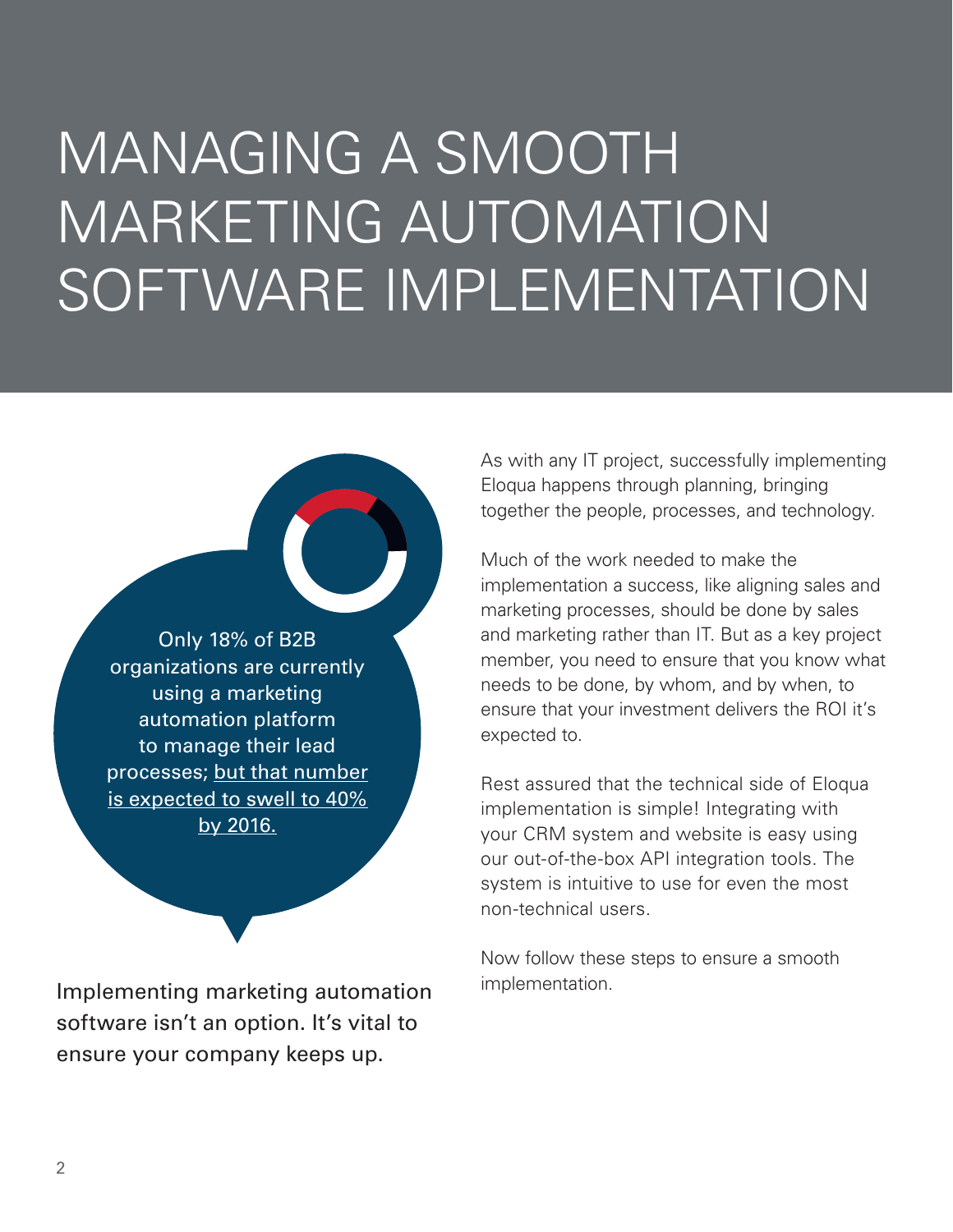## 7 Steps to a Smooth Marketing Automation Software Implementation

Here are 7 steps for sales, marketing and IT departments to follow to successfully implement marketing automation software:



#### **STEP 01.** GET THE RIGHT PEOPLE ON THE PROJECT TEAM

Involving the right people from the start is imperative to making the project a success. Marketing and sales representatives, CRM stakeholders and IT decision makers will need to work together in order to think strategically and see the bigger business picture. You will also need to engage the people who are going to use the software on a day-to-day basis who will champion it to the rest of your organization.

#### **STEP 02.** GET SALES AND MARKETING ALIGNED ONCE AND FOR ALL

Sales and marketing teams will need to work through lead management processes early on as marketing automation and sales force automation systems are integrated. It is essential that these teams get talking as soon as possible to work through common definitions of lead and opportunity stages, service level agreements for handoff and follow up through the sales and marketing funnel as well as standardized reporting.

By the time roll-out day comes, the change communications issued throughout the project should ensure that everyone in sales and marketing has bought into the benefits that marketing automation software can deliver.

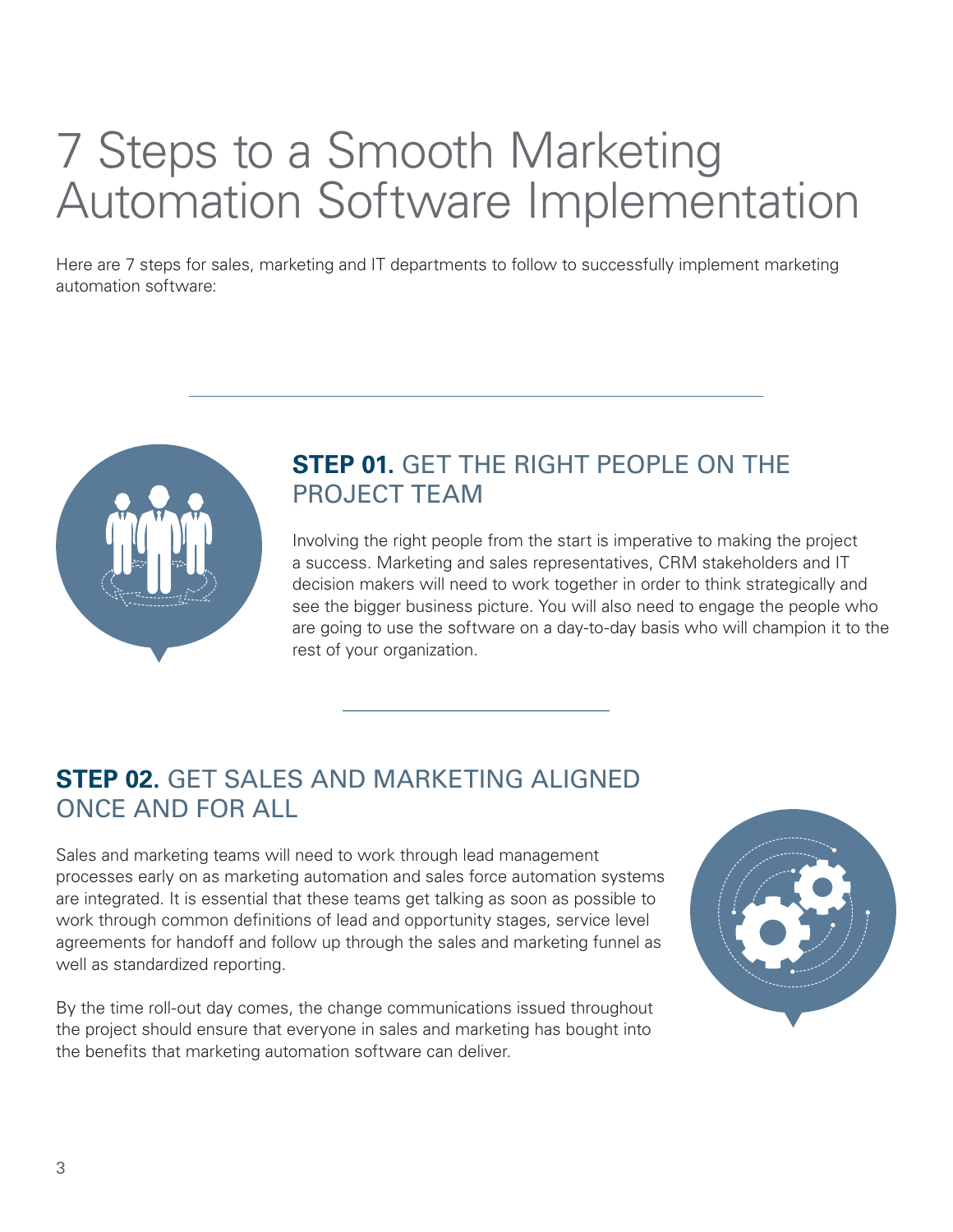

#### **STEP 03.** GET ON TOP OF DATA QUALITY EARLY ON

Without quality data to support it, marketing automation really can't do what it's made for. So getting in early with assessment of your existing data can help your business reap the rewards of marketing automation much more quickly. Deduplication and development of custom fields that key stakeholders will need to run their business will ensure that delivery rates will be better and reporting of campaign results in the new system will be much more accurate.

#### **STEP 04.** OUTLINE YOUR SYSTEMS FOR INTELLIGENT INTEGRATION

IT representatives should produce a diagram or data model of their systems that will integrate with the marketing automation tool. This is a key item that is critical to achieving the most fluid integration possible with existing technologies, such as an existing CRM system.

This sort of integration will bring immediate integration benefits and allow you to expand your marketing automation solution as you grow. One view across all systems will also offer better visibility of the buying journey and analysis of Digital Body Language™. Eloqua's unique AppCloud allows marketing and sales teams to capture big data from multiple technologies—including YouTube, Jive and Slideshare—and integrate it into the marketing automation system.





#### **STEP 05.** ENSURE THE RIGHT PEOPLE GET THE RIGHT TRAINING

Marketing automation solutions are intuitive and they offer a lot of functionality. They are a big step forward in marketing management compared to the email marketing and web analysis solutions marketers may have been using prior to the implementation. Users will definitely want to learn new skills to take advantage of the platform's capabilities. Most providers include a comprehensive training package with the solution, such as Eloqua's SmartStart, and online resources for continual development, so make sure team members have access to the support they need. Depending on the size of your business you may require more consultation or more process steps to configuration decisions—and this is where Eloqua's SmartStart packages can help.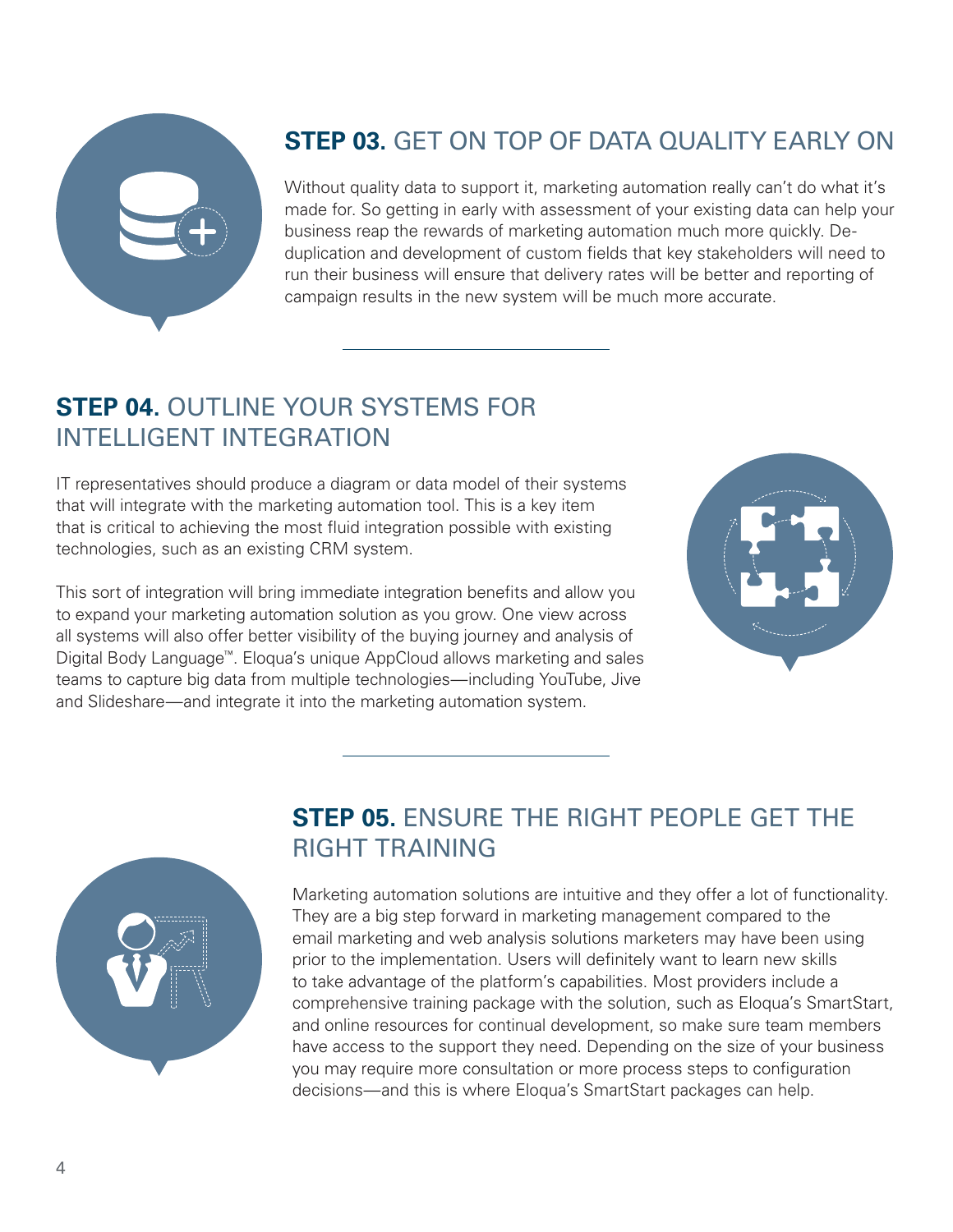

#### **STEP 06.** ESTABLISH THE RIGHT METRICS

Modern Marketing combines the best practices of marketing art and science. The in-depth reporting functions now available within marketing automation can seem daunting; until you know which metrics within this big data are important. Ensuring that these are identified and in place in time for launch will ensure that the system can start improving performance from the start.

#### **STEP 07.** ENJOY THE MEASURABLE RESULTS OF MARKETING AUTOMATION

Companies that automate lead management and send new content automatically based on Digital Body Language signals typically see a 10% increase in revenue [in just 6-9 months.](http://blog.katapult.co.uk/inbound/11-reasons-to-nurture-your-leads-with-marketing-automation/) Share the success as your sales and marketing department develop a comprehensive content marketing strategy, targeting the business pains of their personas, mapping customer journeys, building dynamic and engaging content and designing triggered email campaigns. Ensuring that the new system is set up with a logical folder system accessible by all will allow content to easily be assigned to campaigns and lead scoring processes.



### GET STARTED

As these steps show, the success of a marketing implementation project is dependent on the change of organizational processes and mindsets. It's vital that sales and marketing know what they want to achieve, and how to get there with IT's input. Addressing these issues in the planning stage will ensure that the sales and marketing teams are not only prepared for the new way of working but that they also have really identified how marketing automation will add value to their roles and the business as a whole.

That way, the transition will be seamless and both teams will benefit from the full functionality of the solution you have invested in.